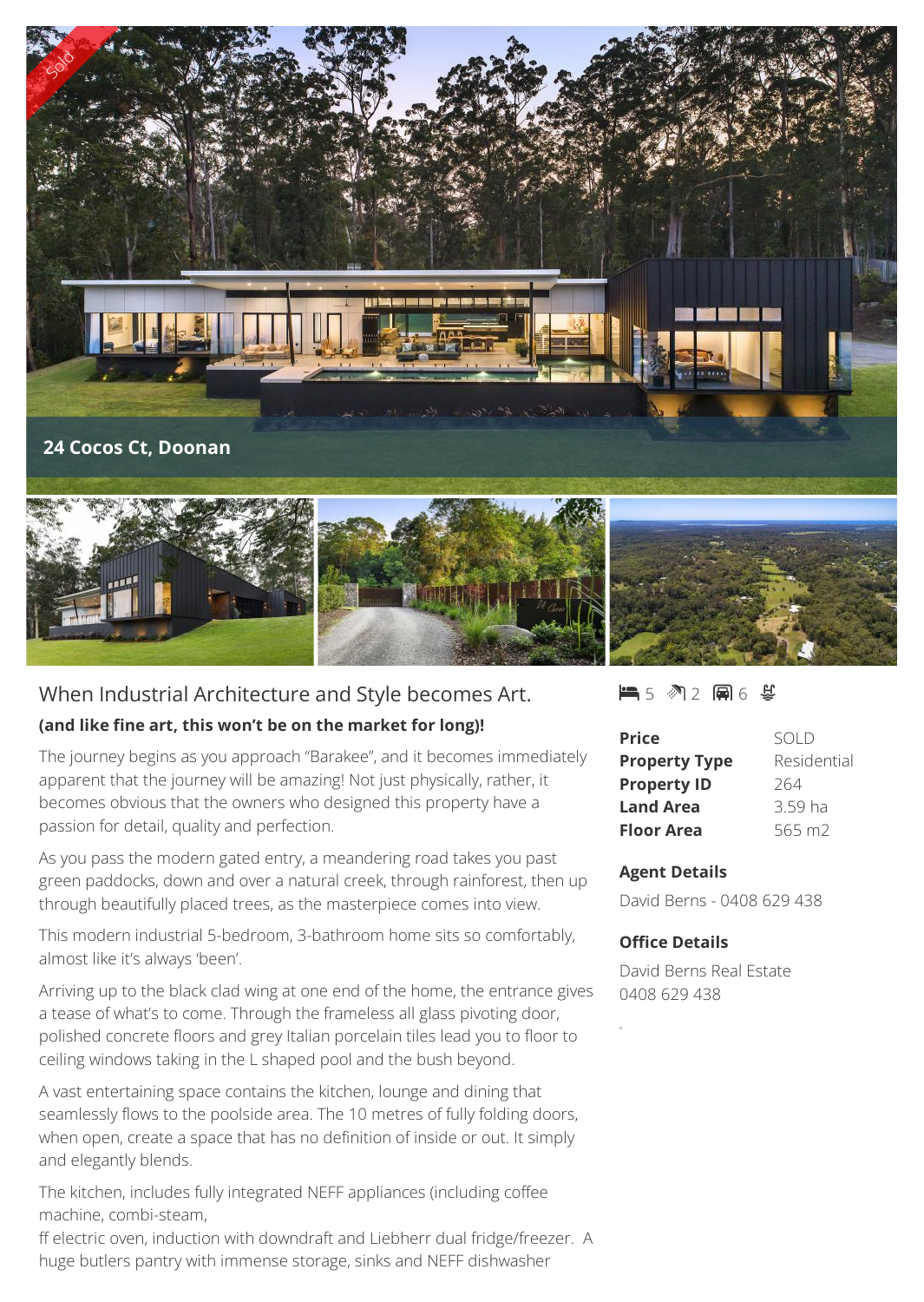make this an entertainer's (or caterers) dream kitchen. Floating glass windows and seamless cabinetry belie this is a kitchen; but that was always the concept.

The open plan lounge and dining comes with built in television and sound bar and home BOSE system servicing inside and out. A stunning stone wall with fireplace grounds the living space and firmly states that this is a home. Cross ventilation and views of the bush bring natural air and light.

A cantilevered master suite with walk in robe and stylish ensuite capture the views from the floor to ceiling windows, bringing the bush 'in'.

A separate wing houses four further bedrooms; all are 4m x 4m and include BIR's and desks. A large family bathroom services the wing whilst a separate lounge could be utilised for a media room or office. Naturally there's a powder room for guests.

Your cars get spoilt too with a 3-car garage including polished floors and black glass doors that leads to a mud room, conveniently, taking you back to the kitchen and fully fitted laundry with AEG appliances. A fully ducted vacuum system services the home.

Designed to be passive solar, the properties NE Orientation, cross flow ventilation and amazing design means power bills are minimised.

Set on a subdividable block of 3.59 hectares, this home, this piece of art, is just 15 minutes from Noosa's famous beaches and fabulous shopping.

## **Like all fine art, it will sell quickly. Qualified viewing appointments only.**

# **Detailed Features:**

## **Home:**

- Built in 2018
- Modern Industrial 5 bedroom and 3-bathroom home
- Master with WIR , ensuite and WIR
- Further 4 large beds and family retreat.
- Family bathroom
- Entertainers kitchen with fully integrated:
	- Neff coffee machine
	- o Neff combi steam
	- o Neff ff electric oven
	- Neff induction cooktop with down draft
	- Neff dishwasher
	- Liebherr fridge and freezer
	- Filtered hot and cold water
	- Huge butler's /caterer's pantry
	- Zip tap: filtered, sparkling and boiling water
- 3 car garage plus workshop / storage
- Mud room
- Huge open plan lounge and dining
- Seguin fireplace
- Integrated TV, soundbar and BOSE speakers throughout
- 10 metres of bi folds leading to pool
- Ceiling fans throughout
- Designer saltwater pool (total 21m)
- Expansive covered alfresco area.